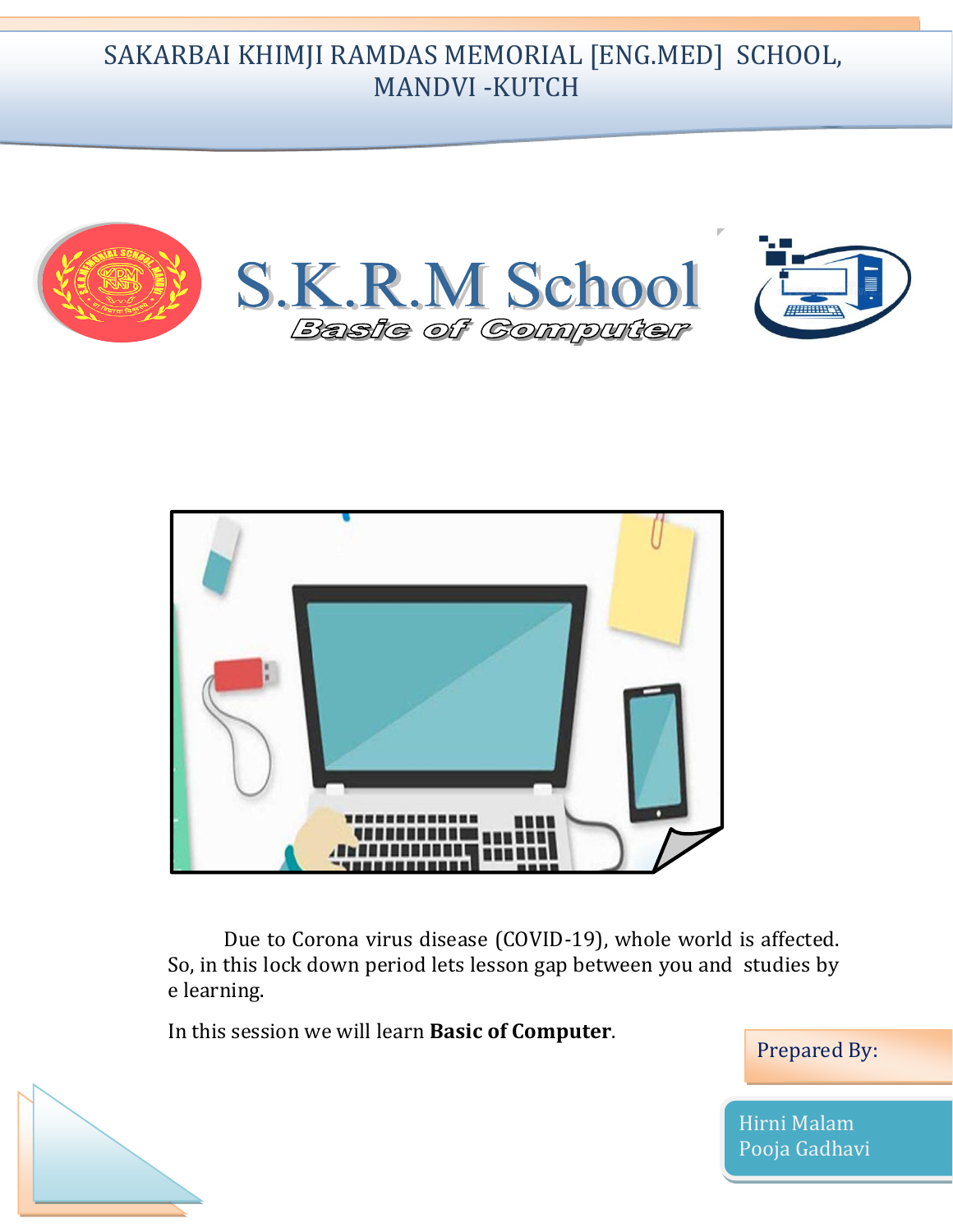

# INTRODUCTION :

COMPUTER IS AN ELECTRONIC MACHINE DESIGNED TO PERFORM ARITHMATIC AND LOGICAL OPERATIONS AUTOMATICALLY ON THE **INPUT** GIVEN BY THE USER AND GIVES THE DESIRED **OUTPUT** AFTER **PROCESSING**.

### COMPONANTS OF COMPUTER:

COMPONANTS OF COMPUTER MAJORLY DEVIDED INTO TWO PARTS :

#### **HARDWARE**



**Basic parts of a Computer** 

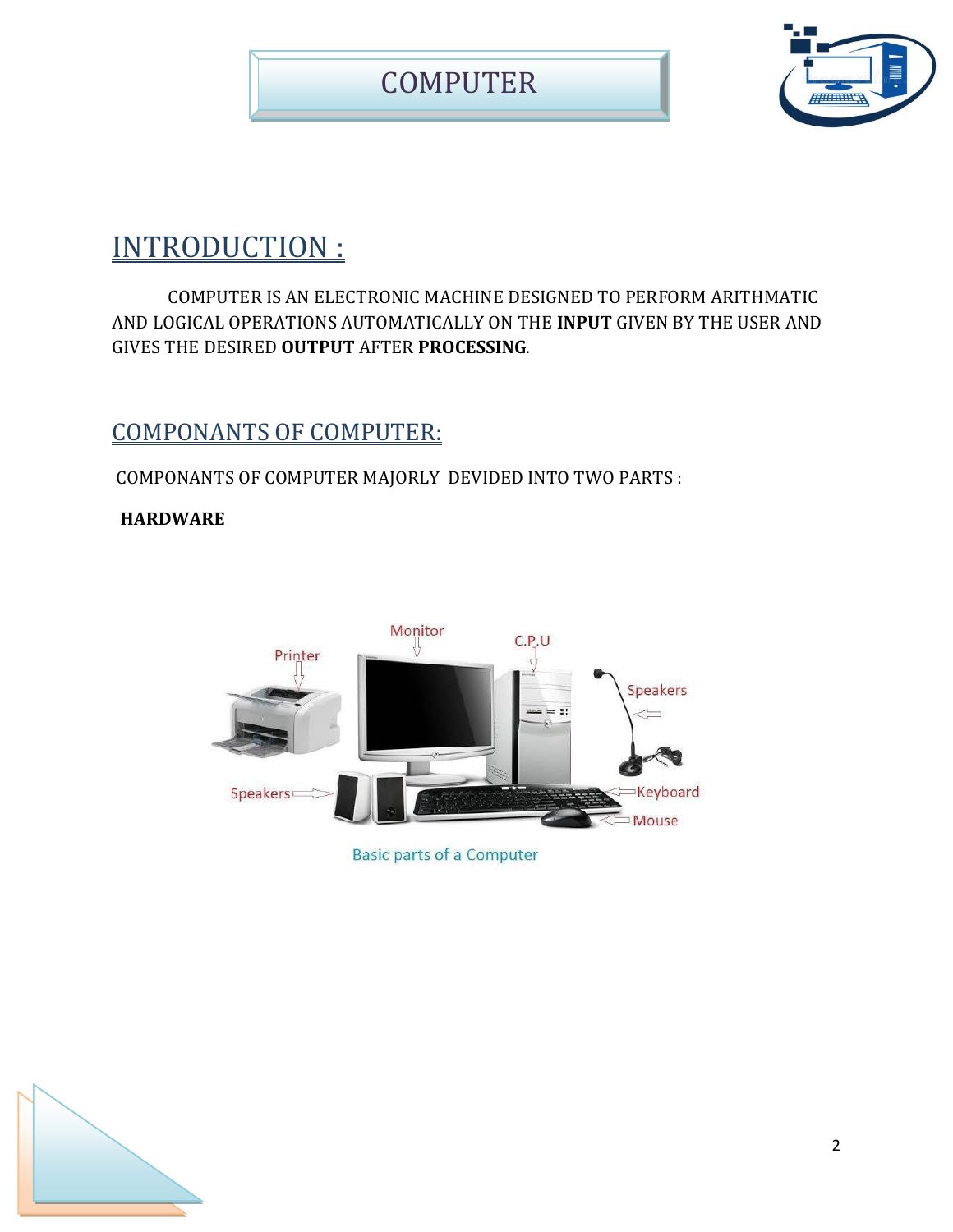# 77711111

#### **SOFTWARE**



# PARTS OF COMPUTER:

- *MONITOR*
- *KEYBOARD*
- *MOUSE*
- *CPU*
- *SPEAKER*

## USES OF COMPUTER:

- *COMPUTER IS USED TO WRITE.*
- *COMPUTER IS USED TO DRAW.*
- *COMPUTER IS USED TO DO SUMS.*
- *COMPUTER IS USED TO WATCH CARTOONS AND MOVIES.*
- *COMPUTER IS USED TO LISTEN MUSIC.*
- *COMPUTERN IS ALSO USED TO LEARN WITH FUN.*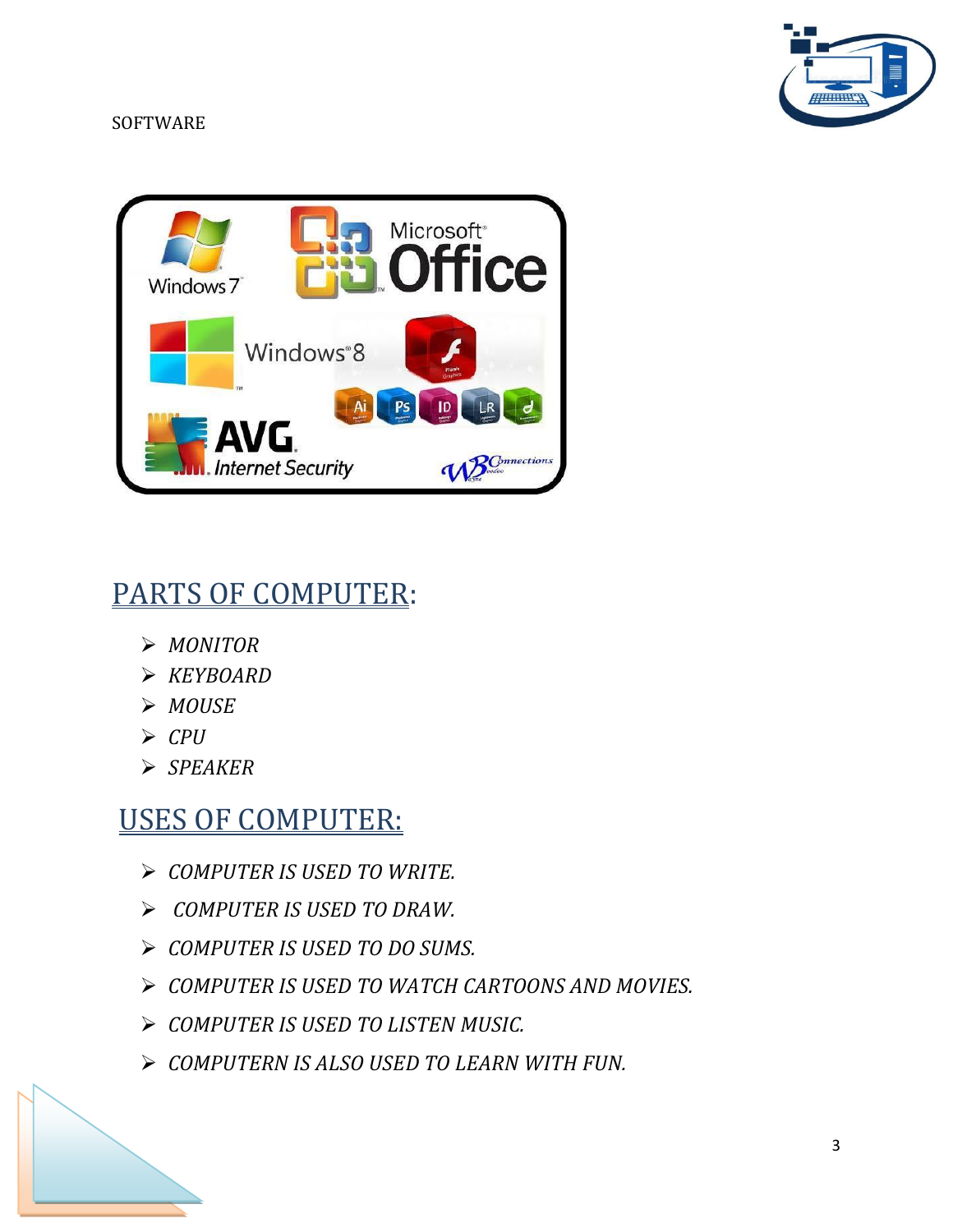

*HERE ARE SOME DEFINATIONS YOU SHOULD GO THROUGH FOR BETTER* 

*UNDERSTANDING.*

*HARDWARE : ALL THE PARTS OF COMPUTER THAT WE CAN TOUCH OR SEE ARE CALLED HARDWARE.*

 *i.e. : KEYBOARD,MOUSE,CPU.*

*SOFTWARE :THE SET OF INSTRUCTION GIVEN TO THE COMPUTER TO IS CALLED SOFTWARE.*

 *i.e : BROWSERS, OPERATING SYSTEMS.*

*OPERATING SYSTEM: THE PLATEFORM WHICH HELPS COMPUTER TO PERFORM SOME TASK OR WORK IS KNOWN AS OPERATING SYSTEM.*

 *i.e : WINDOWS OPERATING SYSTEM ,UNIX BASE OPRATING SYSTEM, LINUX ,DOS OPERATING SYSTEM.*

*THE OPERATING SYSTEM WHICH WE ARE USING IN OUR SCHOOL IS WINDOWS* 

*OPERATING SYSTEM.*

*INPUT: THE DATA ENTEREDN INTO THE COMPUTER IS CALLED INPUT. DATA: MEANINGFUL INFORMATION IS CALLED DATA.*

*PROCESSING : COMPUTER PERFORMS SOME ACTIONS ON THE GIVEN INPUT IS CALLED PROCESSING*

*OUTPUT: THE RESULT GENERATED BY COMPUTER AFTER PERFORMING SOM TASKS IS CALLED OUTPUT.*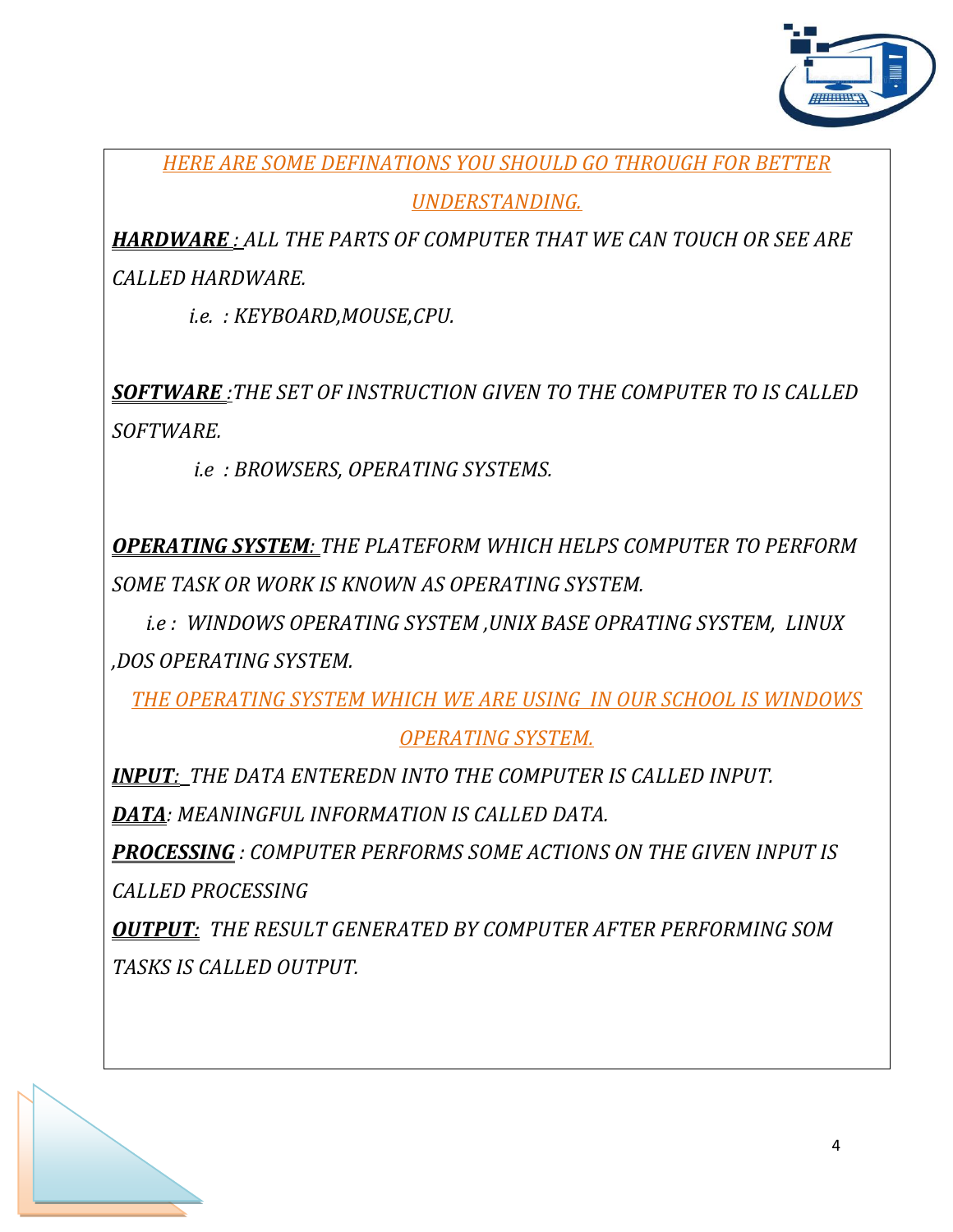

# *THE FUNCTIONS OF COMPUTER:*



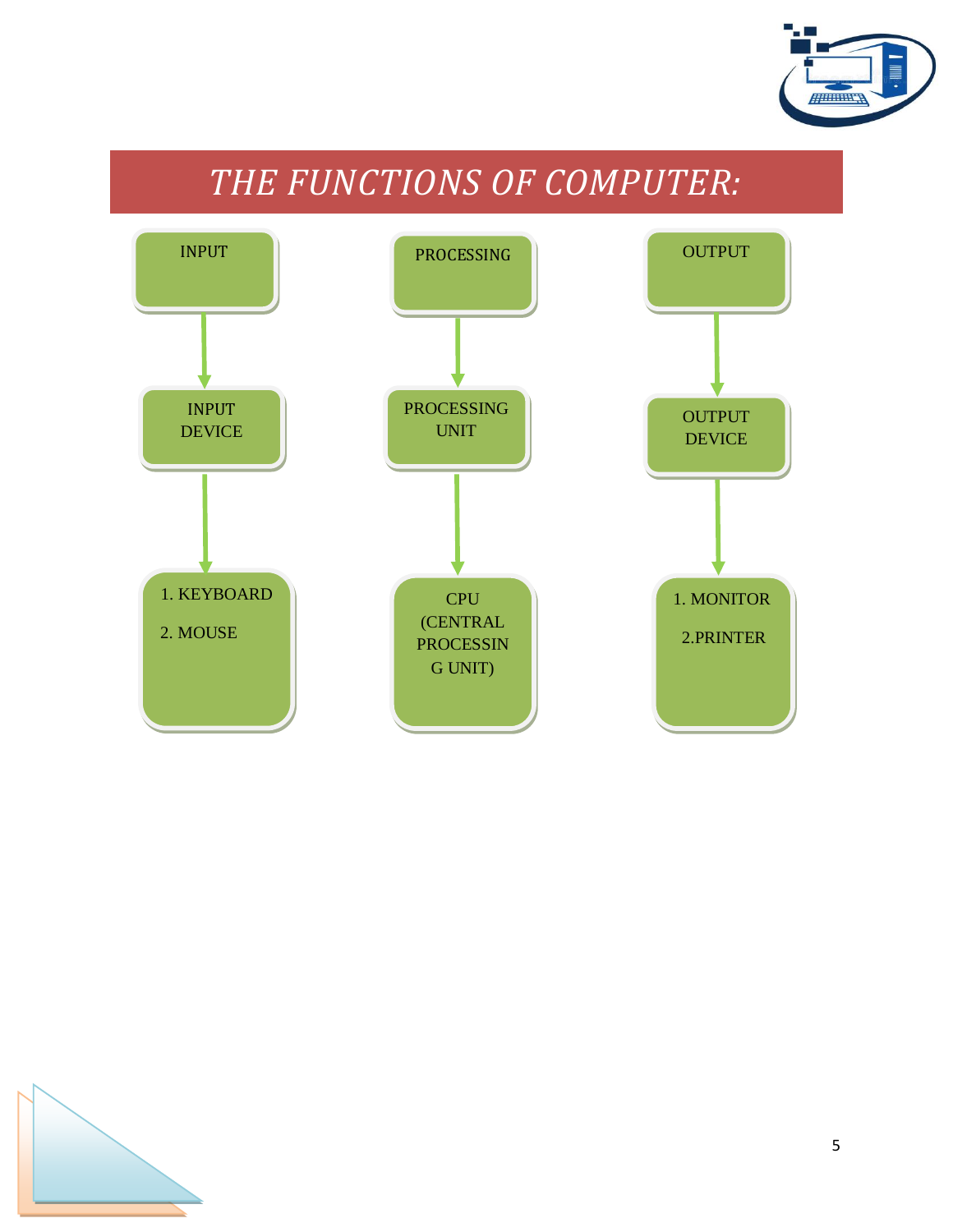

#### LET'S KNOW THE KEYBOARD



#### **WE HAVE LEARNT ABOUT KEYBOARD IN OUR PREVIOUS STANDARD. YOU CAN CHECK THE LINK FOR REVISION.**

**<https://youtu.be/5209qxJTgFM>**

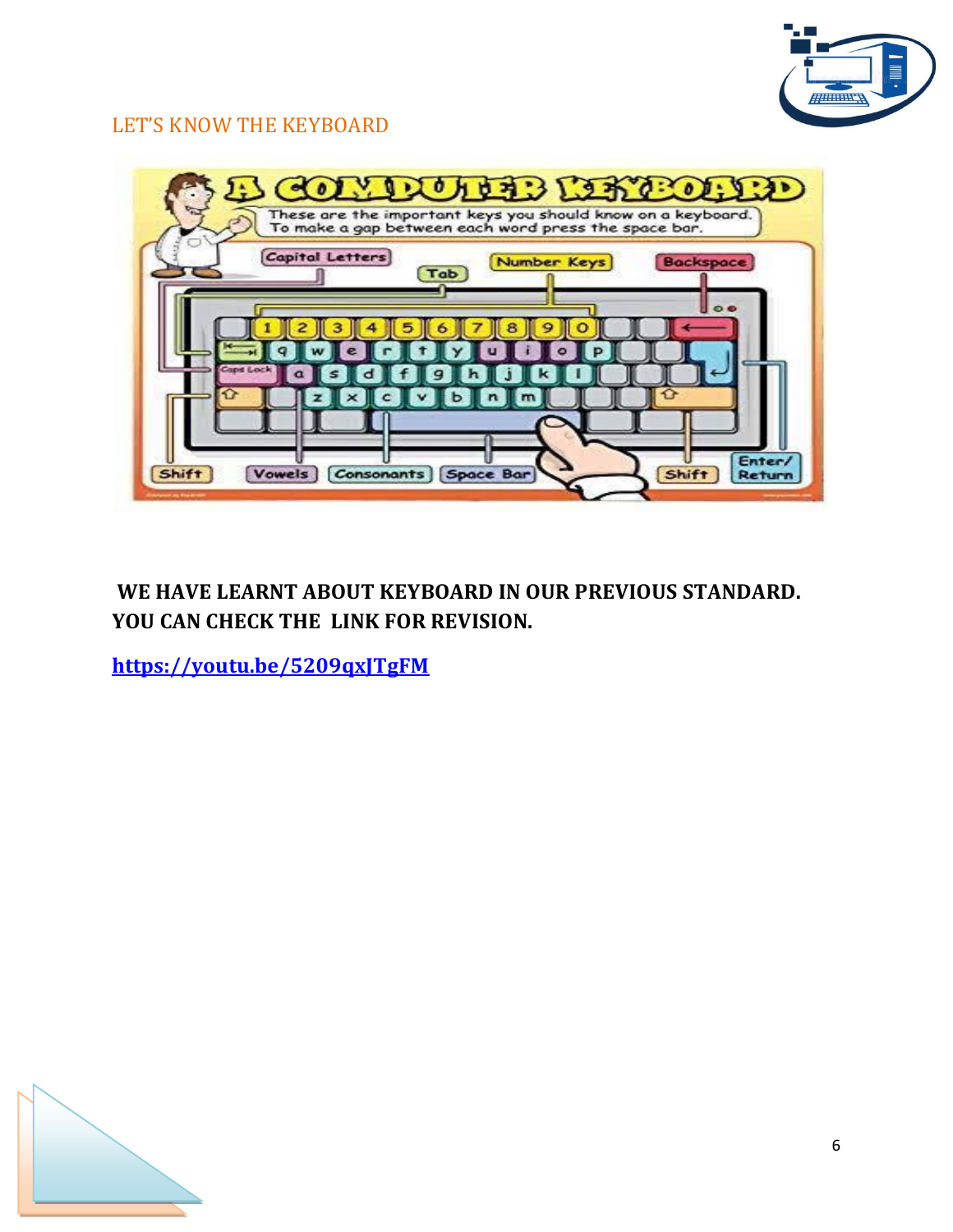

**SOME KEYBOARD SHORTCUTS THAT YOU SHOULD KNOW.**

| <b>CTRL Shortcuts</b> | <b>Functions</b>        |
|-----------------------|-------------------------|
| $CTRL + A$            | Select All              |
| $CTRL + B$            | Bold                    |
| $CTRL + C$            | Copy                    |
| $CTRL + ALT + V$      | Paste Special           |
| $CTRL + D$            | <b>Fill Down</b>        |
| $CTRL + F$            | Find                    |
| $CTRL + G$            | Go to                   |
| $CTRL + H$            | Replace                 |
| $CTRL + 1$            | Italic                  |
| $CTRL + K$            | Insert Hyperlink        |
| $CTRL + N$            | New Workbook            |
| $CTRL + O$            | Open File               |
| $CTRL + P$            | Print                   |
| $CTRL + R$            | Fill right              |
| $CTRL + S$            | Save workbook           |
| $CTRL + T$            | Create Table            |
| $CTRL + U$            | Underline               |
| $CTRL + V$            | Paste                   |
| $CTRL + W$            | Close window            |
| $CTRL + X$            | Cut                     |
| $CTRL + Y$            | Repeat                  |
| $CTRL + Z$            | Undo                    |
| $CTRL + 1$            | <b>Format Box</b>       |
| $CTRL + 5$            | Strike-through          |
| $CTRL + 9$            | <b>Hide row</b>         |
| SHIFT + CTRL + 9      | Unhide row              |
| $CTRL + 0$            | Hide column             |
| $SHIFT + CTRL + 0$    | Unhide column           |
| $CTRL + \gamma$       | Show formulas/values    |
| $CTRL + '$            | Copy above formula      |
| $CTRL +$              | Precedents              |
| $CTRL +$ ]            | Dependents              |
| $CTRL +$ ;            | Display date            |
| SHIFT + CTRL +:       | Display time            |
| CTRL + Space          | Select column           |
| CTRL + Enter          | Fill selection w/ entry |



7